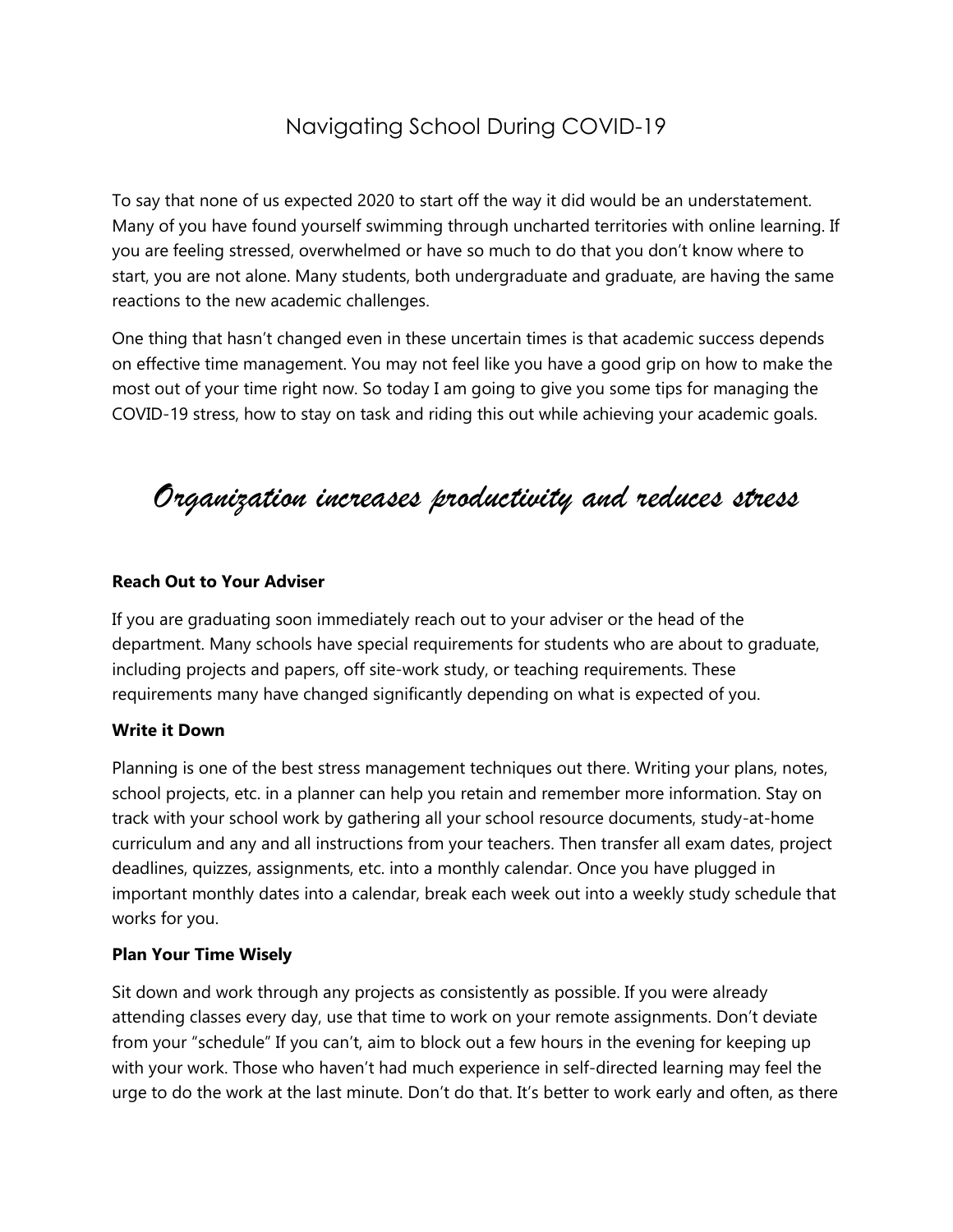will likely be times you need additional feedback. By waiting until the last minute, you'll probably not get a sympathetic ear from your instructor.

# **Keep Calm and Check Your Email**

It's very important to remember that everyone is still playing it by ear when it comes to figuring out what to do in regards to COVID-19. You must take the time to check your email at least once a day, if not more. Your school has been and will continue to send out regular emails that will keep you updated if anything changes.

# **Keep Everything Organized in One Place**

Many of you who know me personally know that I LOVE sticky notes. If you walk in my office you will find them stuck everywhere. However, I have found that writing things on random slips of paper doesn't work too well while working from home. To avoid anything slipping through the cracks, track all of this information in one place. A planner is the best tool for this, or you can just use basic school supplies like a binder and dividers. The point is to keep all documents and info handy in one convenient place so that you can see it all, stay organized and stress less about forgetting something.

# **Study According to Your Personal Learning Style**

Everyone learns and retains information in different ways. Are you a visual learner, auditory learner, social learner or solitary leaner? Take the test below and discover the most efficient way to study according to how you learn best. [https://www.how-to-study.com/learning-style](https://www.how-to-study.com/learning-style-assessment/)[assessment/](https://www.how-to-study.com/learning-style-assessment/)

# **After Studying, Practice Explaining What You've Learned**

If you can explain the lesson to someone else, then your studying has paid off. A simple but effective way to test your retention of the material is by describing what you studied. There are several ways you can do this while still abiding by the social distance rules:

- Practice explaining what you've learned to family members that are self-quarantined with you.
- Practice virtually with friends online.
- Practice in front of a mirror.
- Record yourself explaining what you've learned.

## **Power Through with Music**

The right type of music can be a powerful tool that can boost your mood, energy and focus. Find a study playlist that inspires you.